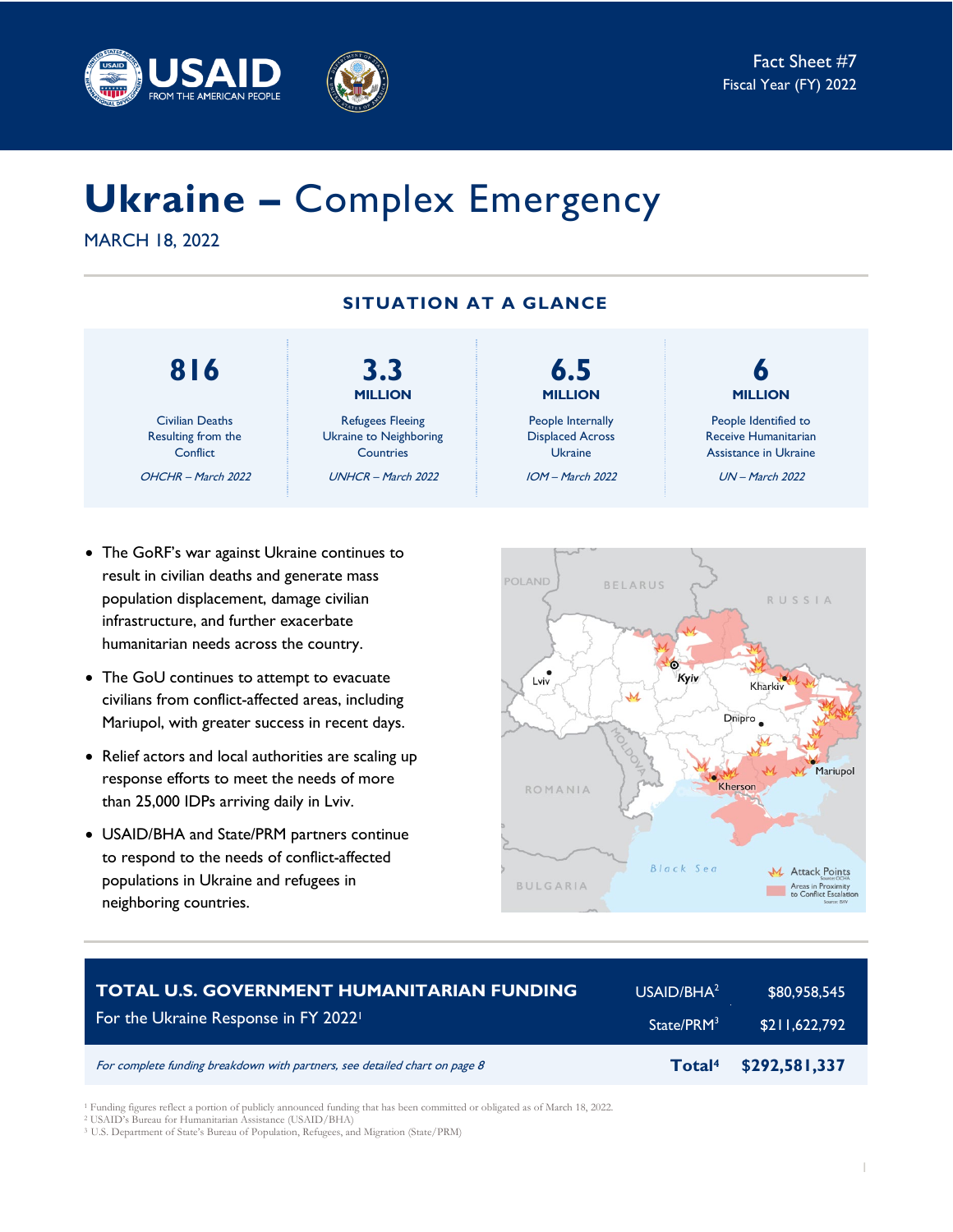## **TIMELINE**

#### **February 24, 2022**

GoRF armed forces commence bombing and missile attacks on several locations across Ukraine.

#### **February 24, 2022**

USAID/BHA announces the activation of a fieldbased DART to lead the USG humanitarian response to the crisis in Ukraine and a Washington, D.C.-based RMT to support the DART.

#### **February 27, 2022**

The USG announces nearly \$54 million in additional humanitarian assistance to Ukraine, including \$28 million from USAID/BHA and \$25.6 million from State/PRM.

#### **March 1, 2022**

The UN launches flash appeal for Ukraine and UNHCR launches the Regional Refugee Response Plan.

#### **March 3, 2022**

The first USAID/BHAprovided relief commodities arrive in Lviv for onward distribution.

#### **March 9, 2022**

Vice President Harris announces an additional \$53 million in USG humanitarian assistance.

#### **March 15, 2022**

State/PRM announces an additional \$186 million in assistance.

## **KEY DEVELOPMENTS**

### **Conflict Results in At Least 816 Civilian Deaths, Mass Displacement, Service Loss Among Populations**

Active conflict in Ukraine following the Government of the Russian Federation (GoRF) invasion continues to result in civilian deaths, displace millions of people, generate large-scale humanitarian needs, and destroy civilian infrastructure, the UN reports. The conflict resulted in at least 816 civilian deaths, including 59 children, and at least 1,333 injuries to civilians from February 24 to March 17, according to the Office of the UN High Commissioner for Human Rights, which notes that actual figures are likely much higher, as hostilities disrupt and delay reporting.

In recent days, the scope of conflict has expanded across Ukraine, while humanitarian needs in cities under siege are intensifying. Hostilities have disrupted basic services for populations in many areas; more than 928,000 individuals across Ukraine lacked electricity and 259,000 people lacked gas supply as of March 16, the Government of Ukraine (GoU) reports. Meanwhile, more than 200,000 individuals in Donetsk Oblast lack access to safe drinking water, the UN reports. Furthermore, Ukraine's economy is anticipated to contract by at least 10 percent in 2022, exacerbating preexisting socioeconomic challenges and limiting income earning opportunities, further impeding conflict-affected households from purchasing food, water, and other basic necessities, thereby exacerbating humanitarian needs in the country, the International Monetary Fund reports.

Humanitarian needs among vulnerable groups are particularly acute. An estimated 2.7 million individuals living with disabilities, including 164,000 children, across Ukraine are in urgent need of life-saving medicine and evacuation support, the UN reports. In addition, the crisis is likely adversely affecting an estimated 7.5 million children who reside in conflict-affected areas, the UN Children's Fund (UNICEF) reports.

#### **Conflict Internally Displaces Nearly 6.5 Million People**

Conflict in Ukraine internally displaced nearly 6.5 million people from February 24 to March 17, according to an early to mid-March International Organization for Migration (IOM) survey. The majority of internally displaced persons (IDPs) responding to the survey—86 percent—indicated eastern Ukraine, Kyiv Oblast, and northern Ukraine as areas of origin, while 13 percent indicated that they had previously been displaced by conflict in eastern Ukraine in 2014. Access to financial resources, medicine, and health services were cited as priority needs among the IDPs, according to IOM. Shelter needs among IDPs are also particularly acute; nearly 21 percent of those surveyed indicated that is had been hard or extremely hard to find a place to sleep, while just 4 percent indicated plans to sleep in a collective shelter.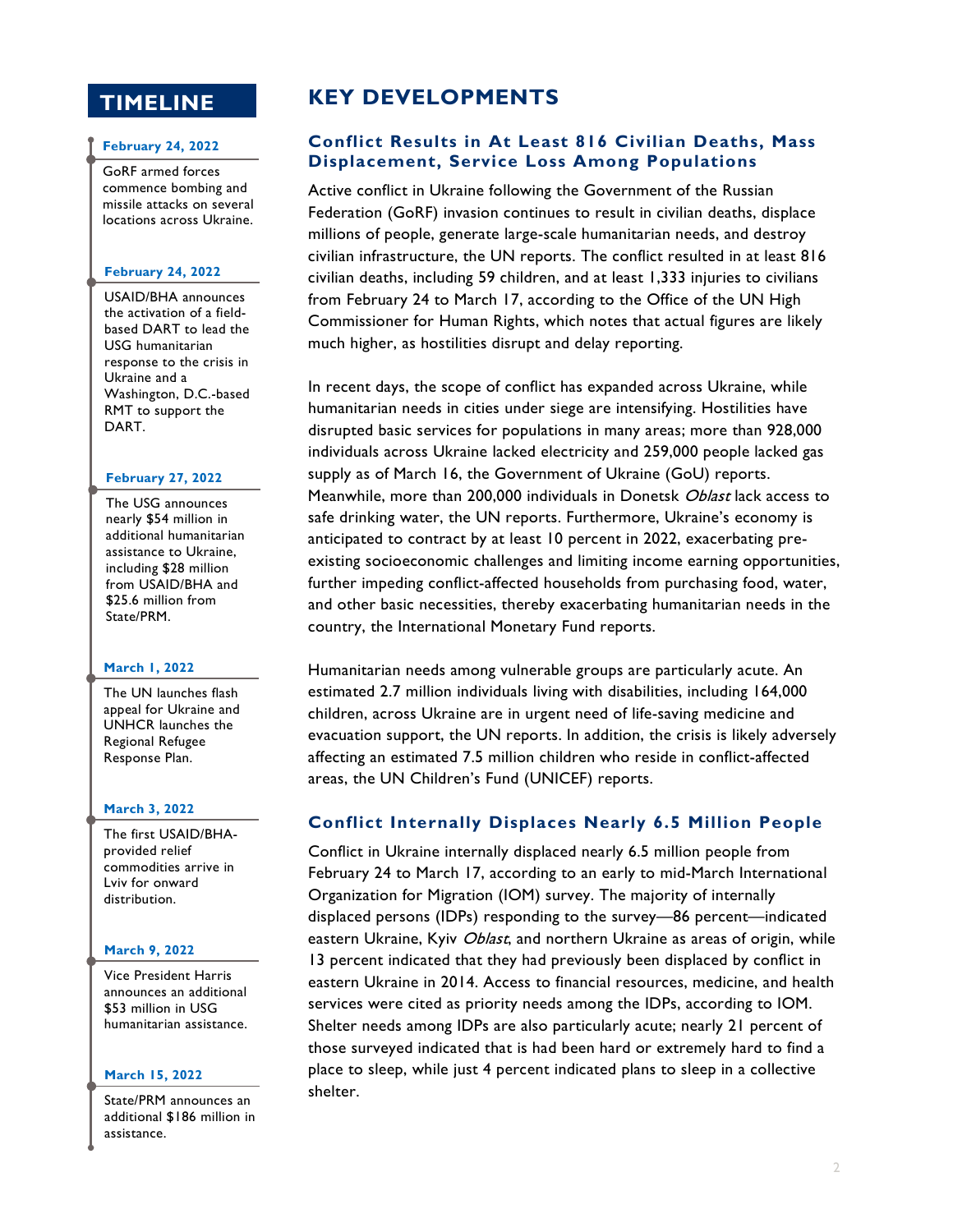## **Relief Actors, Local Authorities Respond to Shelter Needs Among IDPs in Western Ukraine**

IDPs continue to arrive in western Ukraine from areas of the country more severely affected by conflict. Approximately 30 trains transporting an estimated 25,000 to 30,000 IDPs are arriving daily in Lviv Oblast's Lviv city, which hosted an estimated 400,000 IDPs as of March 11, local authorities report. Oblast authorities note increased numbers of IDPs are opting to remain in the Lviv area rather than travel onward to Poland. In response to the influx of IDPs, the authorities plan to increase Lviv city's IDP shelter capacity by up to 15 percent and are currently evaluating state- and privately-owned properties to identify new shelter locations, the Shelter Cluster—the coordinating body for humanitarian shelter activities, comprising UN agencies, non-governmental organizations (NGOs), and other stakeholders—reports.

In addition, nearly 500 cultural and educational institutions and more than 100 religious organizations are reportedly providing IDPs with shelter support, an international NGO (INGO) reports. Shelter supplies—including beds, mattresses, and bed linens—are among the primary needs required to support IDP shelters in Lviv city, according to the Shelter Cluster. Relief actors are also scaling up support to other areas of western Ukraine to meet the needs of IDPs. For example, the Office of the UN High Commissioner for Refugees (UNHCR) is delivering 10 temporary warehouses and additional relief cargo to Zakarpattya Oblast's Uzhhorod city to support IDP reception centers, the Shelter Cluster reports.

### **More Than 3 Million People Flee From Ukraine to Neighboring Countries**

From February 24 to March 18, nearly 3.3 million people fleeing the war in Ukraine had crossed into neighboring countries, according to UNHCR. Nearly 2 million people—more than 60 percent of the total—had fled into Poland. New arrivals are also crossing into Romania, Moldova, Hungary, Slovakia, and Russia, while hundreds of thousands of people had transited to other European countries. More than 1.5 million children fled Ukraine between February 24 and March 15, an average of 75,000 children per day during the period, UNICEF reports. In response to protection risks facing children and other groups, governments in host countries are scaling up protection and support services. In addition, relief actors, including U.S. Government (USG) partners, are providing aid—including food, health, and protection support—to people fleeing Ukraine.

## **Efforts to Evacuate Civilians From Conflict-Affected Areas Continue**

The GoU continues to work to establish tentative safe passage routes to evacuate civilians and deliver humanitarian assistance to conflict affected areas. On March 17, eight of nine GoU-established evacuation routes functioned as planned, according to GoU officials. However, one planned route linking Kharkiv Oblast's Vovchansk town—located near the Ukraine–Russia border—and Kharkiv city failed to operate on March 17 due to shelling by GoRF forces.

More than 2,000 people successfully departed Donetsk's Mariupol city, which has remained under siege by GoRF-aligned forces for nearly three weeks, and arrived in Zaporizhzhya Oblast's Zaporizhzhya city on March 17. In addition, on March 16, an estimated 6,500 civilians were evacuated from Mariupol to Zaporizhzhya, the UN reports. Previous attempts to evacuate civilians from and deliver aid to Mariupol had failed in early to mid-March due to persistent hostilities. However, between 350,000 and 400,000 civilians remain stranded in Mariupol as of March 17, many of whom lack access to electricity, food, heating, and safe drinking water, humanitarian actors report. Between March 16 and 17, GoU-organized humanitarian convoys intended for Mariupol were unable to reach the city, with relief supplies instead unloaded in Zaporizhzhya's Berdyansk city to support people fleeing Mariupol, the UN reports.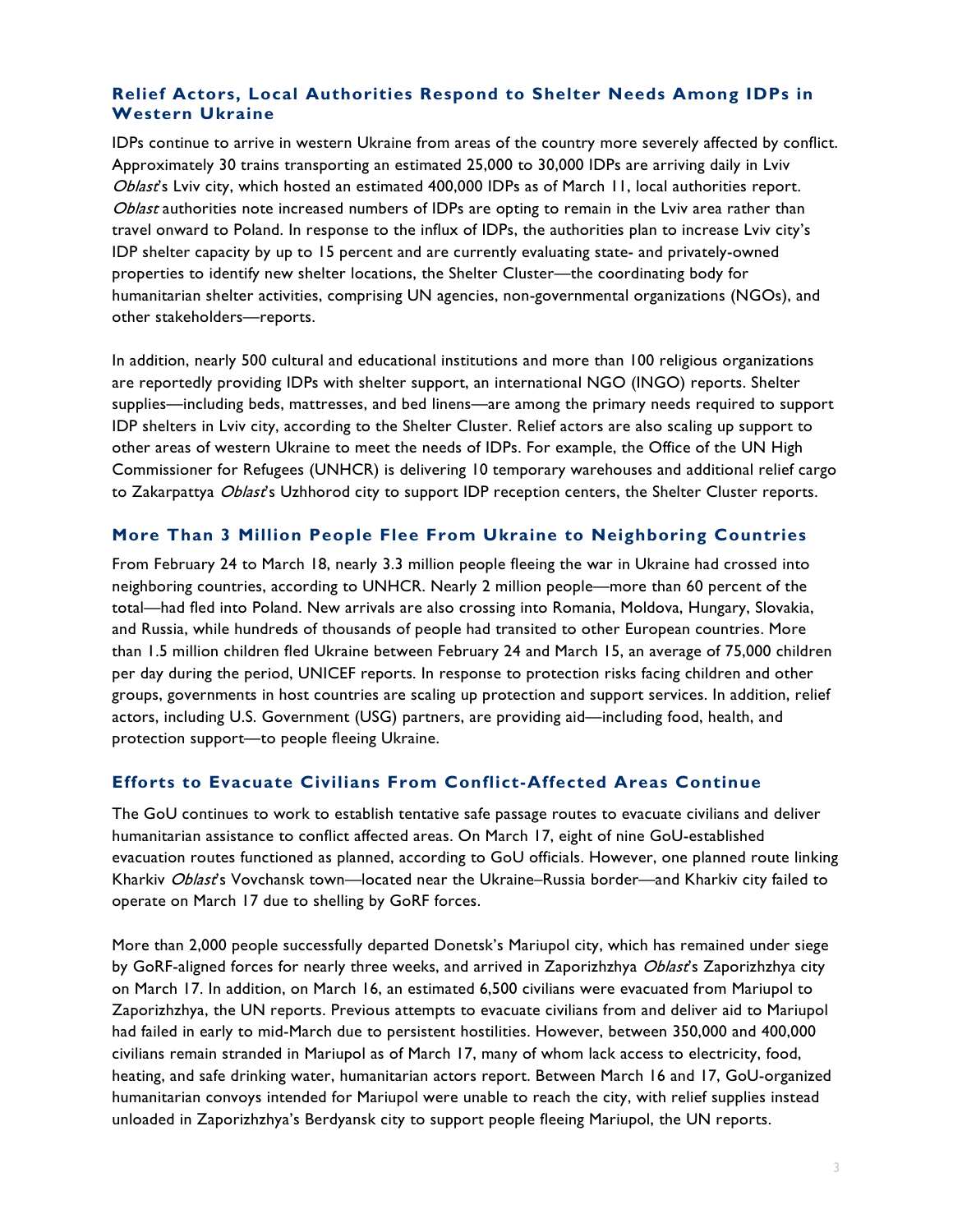#### **Heath Needs Increase in Ukraine Amid Mass Population Displacement, Attacks on Health Facilities**

The conflict and related mass population displacement are exacerbating health risks—including the risk of outbreaks of infectious diseases such as coronavirus disease (COVID-19)—among conflict-affected populations, the UN reports. Risks are particularly acute among displaced individuals sheltering in crowded spaces with limited sanitation facilities or access to health services. Priority public health concerns facing conflict-affected households across Ukraine include conflict-related trauma and injuries, heightened infectious disease transmission risks, and limited local access to maternal and newborn health services as of March 16, according to the UN World Health Organization (WHO). The prevalence of HIV and tuberculosis in Ukraine ranks among the highest across Europe, while a polio outbreak in western Ukraine in 2021 highlights the risk of outbreaks of vaccine-preventable diseases in the country, according to the UN.

In addition, conflict-related disruptions to antenatal care may increase the risk of obstetric and neonatal complications in Ukraine, WHO reports. The UN agency recorded more than 4,300 births from February 24 to mid-March, while an estimated 80,000 women are expected to give birth in Ukraine during the next three months. The elevated health needs come amid substantial conflict-related reduction in health system capacity; nearly half of all attacks on health systems worldwide in 2022—43 of 89—have occurred in Ukraine, the UN reports.

#### **KEY FIGURES**



Number of USAID/BHAprovided high thermal blankets delivered to Ukraine

## **U.S. GOVERNMENT RESPONSE**

#### **LOGISTICS AND RELIEF COMMODITIES**

USAID/BHA partners are working to provide relief commodities to conflictaffected individuals, and transport these items into Ukraine from neighboring countries, as security and humanitarian access conditions permit. USAID/BHA is providing IOM with in-kind winterization supplies and hygiene kits, respectively. USAID/BHA has delivered approximately 18,500 high thermal blankets—to support displaced individuals vulnerable to harsh winter weather—to IOM in Lviv. IOM had distributed 3,000 of these blankets to vulnerable populations in Lviv as of March 9. USAID/BHA has also delivered an additional 21,500 high thermal blankets; nearly 20,000 high energy biscuits; more than 18,500 kitchen sets; 4,800 water containers; 30 water bladder kits; and seven water treatment units to IOM in Poland for onward distribution in Ukraine.

Moreover, USAID/BHA is supporting the UN World Food Program (WFP) to lead the Logistics and Emergency Telecommunications clusters. As part of its role as the Logistics Cluster lead, WFP will coordinate logistics services for the broader humanitarian response, develop common advocacy to address logistical challenges, facilitate humanitarian convoys and corridors, establish logistics bases to consolidate and prioritize humanitarian cargo deliveries, and support cargo movement through dedicated sea vessels.

Meanwhile, State/PRM is supporting IOM and UNHCR to provide logistics support to the refugee response in neighboring countries.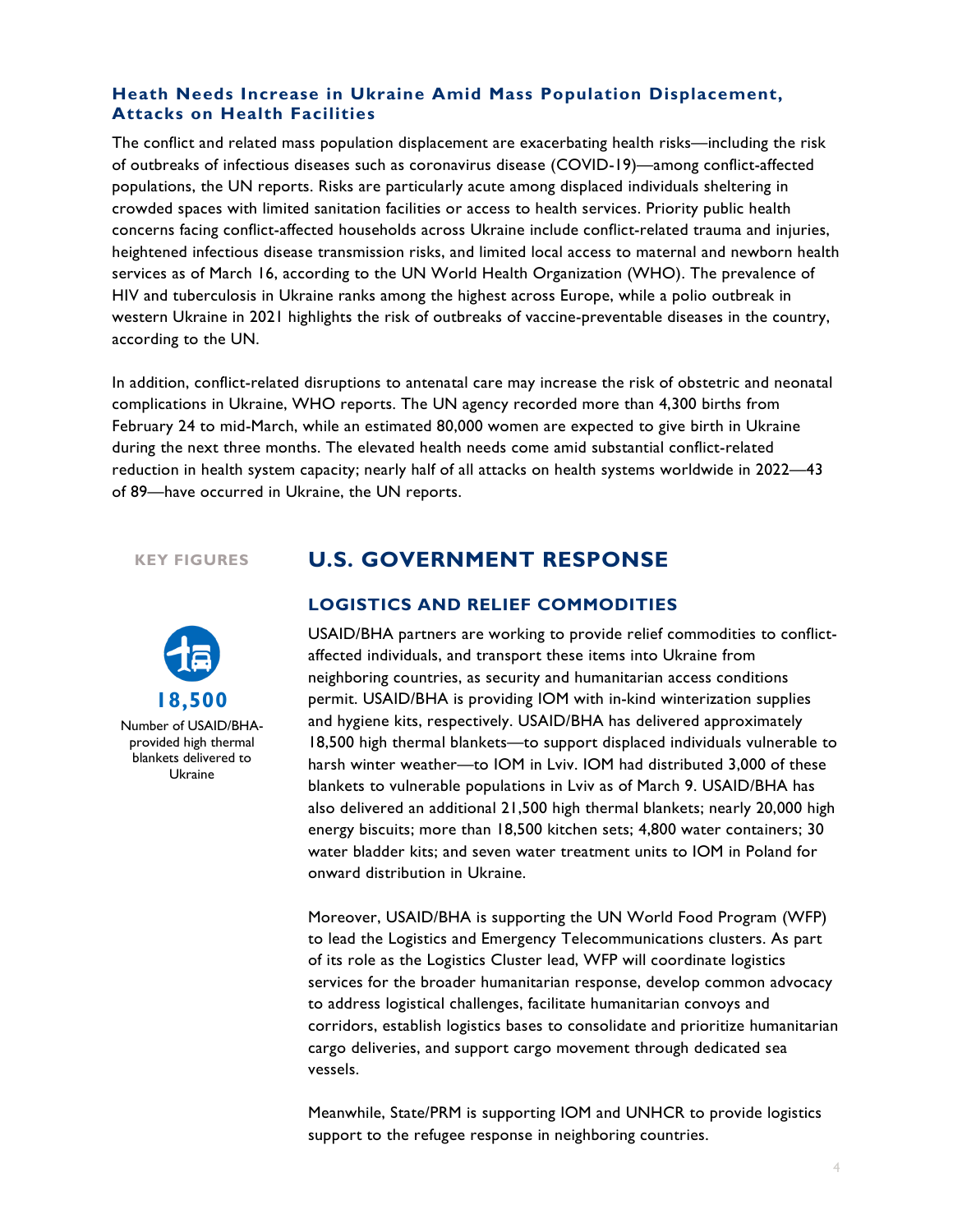

USAID/BHA-funded interagency emergency health kits can support

## **HEALTH**

To support the health needs of conflict affected populations, USG humanitarian partners are providing health kits, medicine, and other health assistance. USAID/BHA is supporting UNICEF and WHO to respond to emergency health needs in Ukraine. With USAID/BHA funding, WHO delivered 10 interagency emergency health kits—sufficient to sustain the health care of up to 100,000 people for three months—and five trauma and emergency surgery kits, with combined medicines and supplies to support at least 500 surgical operations in emergency situations, into Kyiv.

In addition, WHO is developing emergency operations centers in eight oblasts to coordinate the emergency health response. Meanwhile, UNICEF is delivering health supplies to support displaced populations in central, eastern, and western Ukraine.

State/PRM is supporting WHO to provide health assistance to refugees in neighboring countries. This includes meeting urgent trauma care needs and emergency health care by deploying emergency medical teams; provision of trauma kits, essential medical supplies, and logistics support to fill urgent gaps; delivering generators and other infrastructural support items for hospitals and health facilities; providing medical equipment, including personal protective equipment; extending access to COVID-19 services to refugee populations, including vaccination, public health measures, testing and medical care; preventing and responding to vaccine-preventable diseases, such as measles and polio; providing mental and psychological support to populations and building capacity of frontline health care workers in managing stress-related conditions; and preventing of sexual exploitation and abuse.

In addition, State/PRM is supporting the UN Population Fund (UNFPA) in Moldova to increase health system capacity to absorb an increased refugee caseload through the deployment of mobile and static integrated community sexual and reproductive health (SRH) and gender-based violence (GBV) health units, supplies, and interventions to increase access to SRH and GBV prevention and response services. State/PRM is also supporting UNICEF in neighboring countries to scale up health support, including to prevent disease outbreaks and support infection prevention and control training. In addition, State/PRM is supporting IOM to provide primary health care consultations, mobile health and emergency services, and mobile psychosocial support teams.



In dedicated FY 2022 USAID/BHA support for essential WASH programming

## **WASH**

In response to water, sanitation, and hygiene (WASH) needs among conflictaffected populations in Ukraine, USG humanitarian partners are providing critical assistance, including by providing WASH commodities and increasing populations' access to sanitation and safe drinking water. USAID/BHA has delivered 96 pallets of hygiene supplies to the International Federation of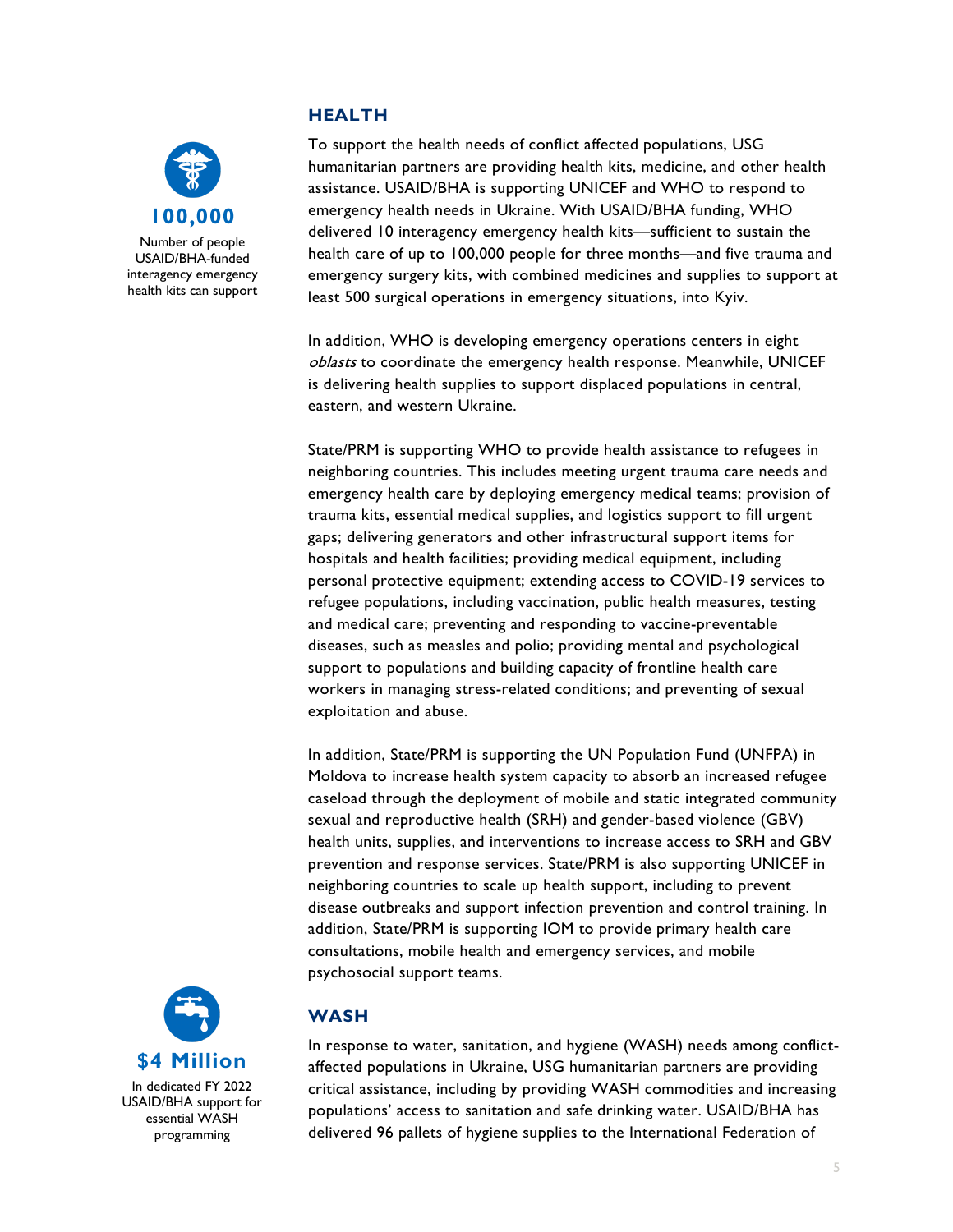Red Cross and Red Crescent Societies (IFRC) and 65 pallets to an INGO partner in neighboring countries for onward distribution into Ukraine; each pallet contains supplies sufficient to meet the needs of 500 people. In addition, USAID/BHA is supporting UNICEF to locally procure WASH supplies to support the WASH needs of 40,000 people in central, eastern, and western Ukraine during the initial weeks of displacement.

USAID/BHA also supports UNICEF and four NGO partners to address existing WASH needs by conducting hygiene promotion activities and distributing essential hygiene items to vulnerable communities and social institutions. In addition, USAID/BHA supports the WASH Cluster to provide humanitarian coordination and information management support, including sharing critical information with humanitarian partners regarding conflict incidents affecting WASH infrastructure and services. State/PRM partners are also conducting WASH activities among conflict-affected communities in Ukraine.

State/PRM is supporting UNICEF to provide WASH interventions in neighboring countries, including strengthening sanitation infrastructure in shelters and distributing hygiene kits to refugees. State/PRM is also supporting IOM to provide hygiene kits, safe drinking water, and water infrastructure.

#### **FOOD SECURITY**

To support increasing food needs among conflict-affected individuals in Ukraine, USAID/BHA partner WFP is procuring immediate response rations sufficient to feed 125,000 people for five days. USAID/BHA support is also enabling the UN agency to scale-up its emergency team presence in Ukraine, as WFP had not operated in the country since 2018. WFP plans to assist up to 3.1 million conflict-affected individuals in Ukraine, as well as 300,000 crisis-affected individuals in neighboring countries with USAID/BHA and other donor support.

As part of this effort, USAID/BHA funding is enabling WFP to procure and distribute more than 8,300 metric tons (MT) of in-kind food assistance rations to support more than 119,000 people for four months; provide cashbased transfers to nearly 30,700 people for four months; and deliver approximately 240 MT of emergency food assistance, including high energy biscuits, to 239,000 people.

As of March 11, WFP had purchased an estimated 20,000 MT of food commodities, 6,000 MT of which had been delivered to Ukraine. WFP is also working with a local bakery in Kharkiv to produce 30,000 loaves of bread per day, benefitting approximately 60,000 individuals. Moreover, WFP was distributing vouchers to approximately 2,000 individuals in Lviv as of March 11, with plans to scale up voucher distributions in other areas with functioning markets.



In dedicated FY 2022 USAID/BHA funding for life-saving food assistance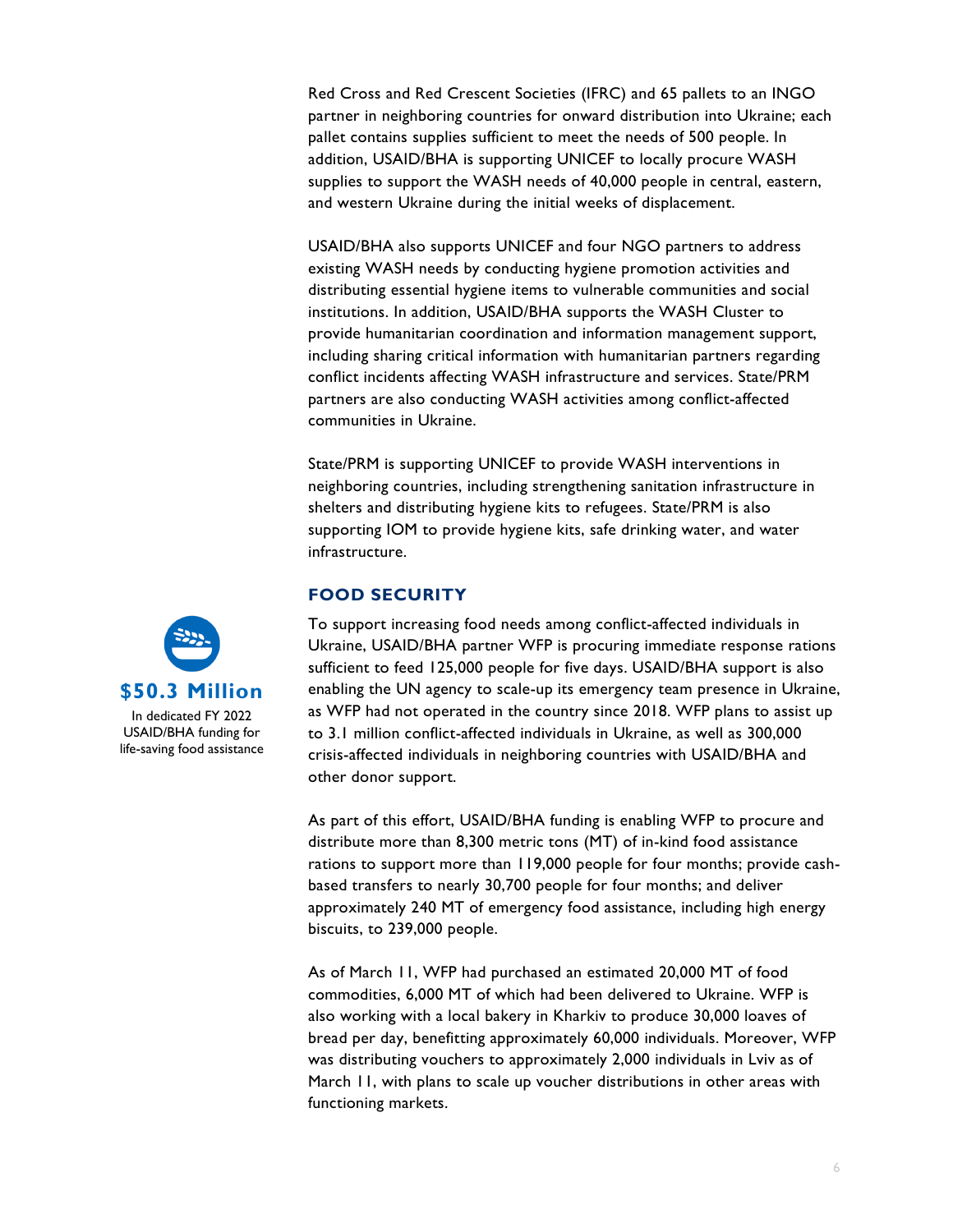

Number of USG implementing partners providing essential protection services

## **PROTECTION**

In response to increasing protection concerns among both populations in conflict-affected areas and those crossing from Ukraine into neighboring countries, USG partners are providing protection assistance, including supplies and services. USAID/BHA is supporting UNICEF to deliver child protection supplies to support 40,000 people during the initial weeks of displacement in Ukraine. To address ongoing protection concerns in Ukraine, USAID/BHA supports seven NGOs to implement protection interventions for vulnerable populations. USAID/BHA partners provide psychosocial support services to children, persons with disabilities, and older people; operate mobile protection teams to reach remote communities; and conduct mine risk education activities to minimize protection risks.

In addition, State/PRM partners—including IOM, UNHCR, and UNICEF provide protection and legal services to vulnerable individuals and are monitoring the impacts of ongoing hostilities.

In neighboring countries, State/PRM is providing protection support through IOM, UNFPA, UNHCR, and UNICEF, including GBV prevention and response, child protection, mental health and psychosocial support; prevention and response to trafficking in persons; and establishment of child-friendly and women and girl-friendly spaces.

## **MULTIPURPOSE CASH ASSISTANCE**



A USAID/BHA INGO partner is supporting approximately 1,500 IDPs in Donetsk's Volnovakha city with MPCA and is preparing for MPCA distributions in other areas of Donetsk where banks are operational. The INGO is also distributing food vouchers to IDPs in Chernivtsi and Ivano-Frankivsk oblasts.

State/PRM is supporting IOM and UNHCR to provide MPCA to refugees in neighboring countries, as well as UNICEF to provide cash assistance to vulnerable households with children in transit.

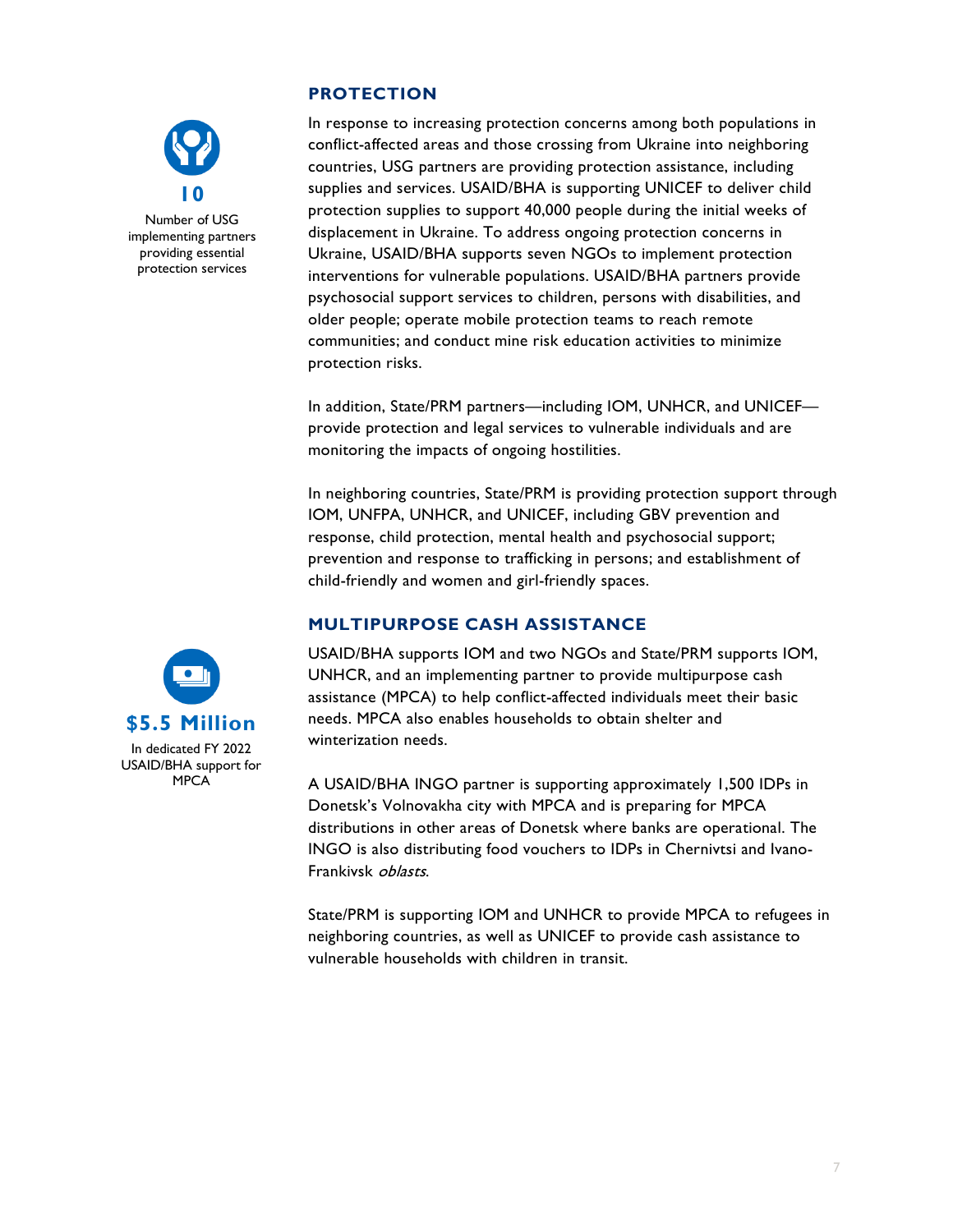#### **CONTEXT IN BRIEF**

- The GoRF commenced widespread attacks against Ukraine on February 24, after months of gathering hundreds of thousands of military forces and heavy weaponry near its border with Ukraine. Immediately prior, the GoRF had ordered forces into Donetsk and Luhansk non-government-controlled areas after recognizing the areas' independence from Ukraine on February 21.
- On February 24, USAID announced the activation of a Disaster Assistance Response Team (DART) to lead the U.S. Government humanitarian response to the crisis in Ukraine, with staff in Krakow, Poland; Rzeszów, Poland; Budapest, Hungary; Chișinău, Moldova; Bucharest, Romania; and Košice, Slovakia. To support the DART, USAID activated a Response Management Team (RMT) in Washington, D.C. State/PRM staff in Warsaw, Poland; Budapest, Hungary; Chișinău, Moldova; Bucharest, Romania; Košice, Slovakia; and Washington, D.C., also continue to support response activities.
- Since March 2014, the conflict in eastern Ukraine has caused large-scale population displacement and widespread damage to infrastructure. The heaviest fighting has occurred in the easternmost *oblasts* bordering Russia, particularly Donetsk and Luhansk; however, the large influx of IDPs has also affected neighboring *oblasts*. The GoU estimated that the ongoing conflict had internally displaced approximately 1.4 million people as of October 2020. In addition, the UN estimates that 2.9 million conflict-affected people in eastern Ukraine will require humanitarian assistance in 2022.
- On November 26, 2021, U.S. Chargé d'Affaires Kristina A. Kvien renewed the disaster declaration for Ukraine for FY 2022 due to the widespread displacement and continued humanitarian needs of vulnerable populations in eastern Ukraine.

| <b>IMPLEMENTING PARTNER</b>                                      | <b>ACTIVITY</b>                                                               | <b>LOCATION</b>                                                                                                     | <b>AMOUNT</b> |  |  |
|------------------------------------------------------------------|-------------------------------------------------------------------------------|---------------------------------------------------------------------------------------------------------------------|---------------|--|--|
| <b>USAID/BHA</b>                                                 |                                                                               |                                                                                                                     |               |  |  |
| UN Food and Agriculture<br>Organization (FAO)                    | Humanitarian Coordination, Information<br>Management, and Assessments (HCIMA) | Countrywide                                                                                                         | \$300,000     |  |  |
| <b>IFRC</b>                                                      | Logistics Support                                                             | Countrywide                                                                                                         | \$20,800      |  |  |
| <b>IOM</b>                                                       | Logistics Support, MPCA, Shelter and<br>Settlements, WASH                     | Countrywide                                                                                                         | \$6.130,000   |  |  |
| UN Office for the Coordination<br>of Humanitarian Affairs (OCHA) | <b>HCIMA</b>                                                                  | Countrywide                                                                                                         | \$2,500,000   |  |  |
| <b>UNICEF</b>                                                    | Health, Logistics Support, Protection, Shelter<br>and Settlements, WASH       | Countrywide                                                                                                         | \$6,800,000   |  |  |
| <b>WFP</b>                                                       | Food Assistance, Logistics Support                                            | Countrywide                                                                                                         | \$52,275,925  |  |  |
| <b>WHO</b>                                                       | Health                                                                        | Chernihiv, Dnipropetrovsk, Donetsk,<br>Kharkiv, Kherson, Luhansk, Mykolayiv,<br>Odessa, Poltava, Sumy, Zaporizhzhya | \$967,280     |  |  |
| <b>Implementing Partners</b>                                     | HCIMA, MPCA, Protection, Shelter and<br>Settlements, WASH                     | Donetsk, Luhansk                                                                                                    | \$8,567,000   |  |  |
|                                                                  | Logistics Support                                                             |                                                                                                                     | \$3,033,955   |  |  |
|                                                                  | Program Support                                                               |                                                                                                                     | \$363.585     |  |  |
| TOTAL USAID/BHA FUNDING                                          |                                                                               | \$80,958,545                                                                                                        |               |  |  |
| <b>STATE/PRM</b>                                                 |                                                                               |                                                                                                                     |               |  |  |

#### **USG HUMANITARIAN FUNDING FOR THE UKRAINE RESPONSE IN FY 20221**

Ukraine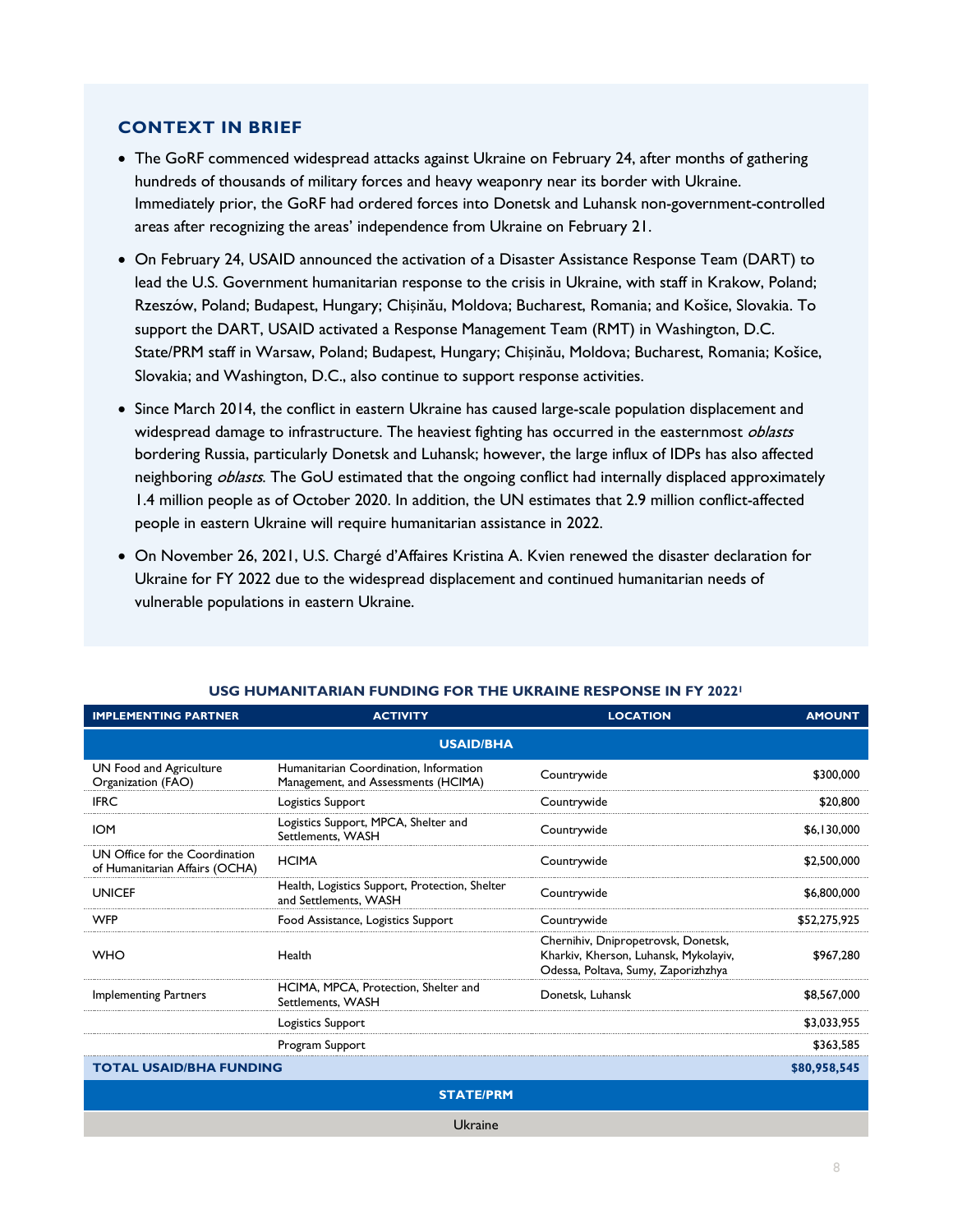| Implementing Partner | Economic Recovery and Market Systems,<br>Health, Livelihoods, Protection, WASH                     | Countrywide | \$20,000,000 |  |
|----------------------|----------------------------------------------------------------------------------------------------|-------------|--------------|--|
| <b>UNHCR</b>         | Health, MPCA, Protection, Shelter and<br>Settlements, WASH                                         | Countrywide | \$73,100,000 |  |
|                      | <b>TOTAL STATE/PRM FUNDING FOR THE UKRAINE RESPONSE</b>                                            |             | \$93,100,000 |  |
|                      | <b>Belarus</b>                                                                                     |             |              |  |
| <b>UNICEF</b>        | Health, MPCA, Protection, Shelter and<br>Settlements, WASH                                         | Countrywide | \$400,000    |  |
|                      | <b>TOTAL STATE/PRM FUNDING FOR THE BELARUS RESPONSE</b>                                            |             | \$400,000    |  |
|                      | Hungary                                                                                            |             |              |  |
| <b>IOM</b>           | HCIMA, Health, Livelihoods, MPCA, Protection,<br>Shelter and Settlements, WASH                     | Countrywide | \$1,000,000  |  |
| <b>UNFPA</b>         | Health, Protection                                                                                 | Countrywide | \$100,000    |  |
| <b>UNHCR</b>         | Livelihoods, Logistics Support, HCIMA, MPCA,<br>Protection, Shelter and Settlements                | Countrywide | \$7,000,000  |  |
| <b>UNICEF</b>        | Health, MPCA, Protection, Shelter and<br>Settlements, WASH                                         | Countrywide | \$600,000    |  |
| <b>WHO</b>           | Health                                                                                             | Countrywide | \$600,000    |  |
|                      | <b>TOTAL STATE/PRM FUNDING FOR THE HUNGARY RESPONSE</b>                                            |             | \$9,300,000  |  |
|                      | Moldova                                                                                            |             |              |  |
| <b>CRS</b>           | Shelter and Settlements, WASH                                                                      | Countrywide | \$8,322,792  |  |
| <b>IOM</b>           | Food Assistance, HCIMA, Health, Livelihoods,<br>MPCA. Protection. Shelter and Settlements.<br>WASH | Countrywide | \$5,000,000  |  |
| <b>UNFPA</b>         | Health, Protection                                                                                 |             | \$3,000,000  |  |
| <b>UNHCR</b>         | Livelihoods, Logistics Support, HCIMA, MPCA,<br>Protection, Shelter and Settlements                | Countrywide | \$7,500,000  |  |
| <b>UNICEF</b>        | Health, MPCA, Protection, Shelter and<br>Settlements, WASH                                         | Countrywide | \$900,000    |  |
| <b>WHO</b>           | Health                                                                                             | Countrywide | \$800,000    |  |
|                      | <b>TOTAL STATE/PRM FUNDING FOR THE MOLDOVA RESPONSE</b>                                            |             | \$25,522,792 |  |
|                      | Poland                                                                                             |             |              |  |
| <b>IOM</b>           | Food Assistance, HCIMA, Health, Livelihoods,<br>MPCA, Protection, Shelter and Settlements,<br>WASH | Countrywide | \$6,800,000  |  |
| <b>UNFPA</b>         | Health, Protection                                                                                 | Countrywide | \$100,000    |  |
| <b>UNHCR</b>         | HCIMA, Livelihoods, Logistics Support, MPCA<br>Protection, Shelter and Settlements                 | Countrywide | \$25,000,000 |  |
| <b>UNICEF</b>        | Health, MPCA, Protection, Shelter and<br>Settlements, WASH                                         | Countrywide | \$14,700,000 |  |
| WHO                  | Health                                                                                             | Countrywide | \$1,300,000  |  |
|                      | <b>TOTAL STATE/PRM FUNDING FOR THE POLAND RESPONSE</b>                                             |             | \$47,900,000 |  |
|                      | Romania                                                                                            |             |              |  |
| <b>IOM</b>           | Food Assistance, HCIMA, Health, Livelihoods,<br>MPCA, Protection, Shelter and Settlements,<br>WASH | Countrywide | \$1,300,000  |  |
| <b>UNFPA</b>         | Health, Protection                                                                                 | Countrywide | \$100,000    |  |
| <b>UNHCR</b>         | HCIMA, Livelihoods, Logistics Support, MPCA,<br>Protection, Shelter and Settlements                | Countrywide | \$7,500,000  |  |
| <b>UNICEF</b>        | Health, MPCA, Protection, Shelter and<br>Settlements, WASH                                         | Countrywide | \$1,100,000  |  |
| WHO                  | Health                                                                                             | Countrywide | \$300,000    |  |
|                      | TOTAL STATE/PRM FUNDING FOR THE ROMANIA RESPONSE                                                   |             | \$10,300,000 |  |
| Slovakia             |                                                                                                    |             |              |  |